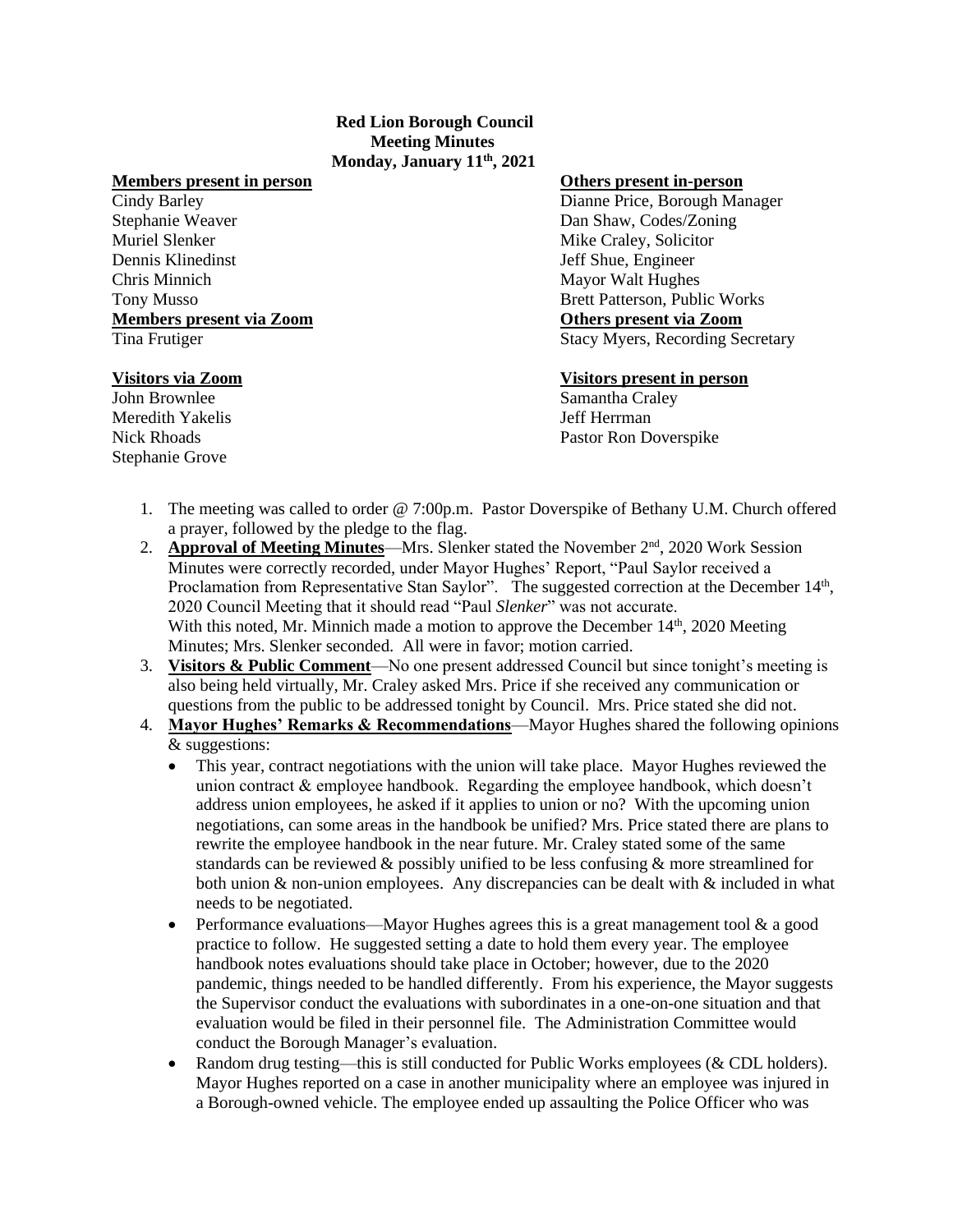called to the scene, later giving the excuse that he was on medical marijuana. Litigation will follow in this situation, but Mayor Hughes stated marijuana (in someone's system) is treated like alcohol in a vehicular accident and can result in DUI charges. He believes the employee handbook should be clear on the Borough's stance with medical marijuana.

- He has spoken to Mrs. Price about a dedication of the Rail Trail to hopefully be held this year, if the trail is complete  $\&$  an event can be held safely. He'd like to recognize anyone who has contributed to the trail's completion.
- Red Lion Borough recently received a Local Government Excellence Award—Borough Secretary Stephanie Grove applied for the award (through PSAB) without being prompted to do so. She submitted the Borough's website  $\&$  social media page and won 3<sup>rd</sup> prize in "Boroughs of population between 5,000-10,000". A recognition plaque was sent to Councilwoman Stephanie Weaver, so it's believed that PSAB mixed up the two "Stephanie's", but this will be resolved. Mayor Hughes suggests a Thank You letter be sent to Stephanie Grove.
- Mayor Hughes announced his intention to run for a  $2<sup>nd</sup>$  term as Mayor.
- Mr. Klinedinst suggested Mayor Hughes (as head of Safety) make himself available over the next two weeks, in the event that Red Lion Borough sees activity (such as demonstrations, peaceful protests, etc.) such as York City is currently experiencing.
- 5. **Public Safety**—Ms. Weaver reported:
	- Fire Company & EMA Reports have been distributed to Council. Ms. Weaver contacted Chief Scott Gingrich for a detailed report like he submitted previously. Once she receives that, she'll email it to Council.
	- Ms. Weaver contacted Fire Company officers about the live ins at the fire house. Alliance pays for those individuals to live there and unless they make a certain number of fire calls, they're not required to pay rent, contribute to the electricity bills, etc. That, along with keeping the living space clean, was part of the arrangement between the live ins & Alliance. One of the tenants complained about having to clean, but if he's living there for free and that's the arrangement, there should be no argument.
- 6. **Solicitor's Report**—Mike Craley reported:
	- He provided to Council a memo regarding handicapped spaces and the fact that the 72-hour parking rule can be enforced on those spaces; however, they're given 1 extra hour. When residents holding those spaces renew their permits, they will be made aware of the 73-hour parking enforcement Ordinance.
- 7. **Engineer's Report**—Jeff Shue reported:
	- Charles Street and MA/PA area survey is complete. CSD staff found they generally agreed with the property line work but the valuation map for the railroad (the railroad's historical boundaries that they maintained) was not factored into Ed Pearson's discussion with the Borough. Jeff has provided all this information to Mrs. Price & Mr. Craley. The valuation map was not considered previously so this may become a legal issue as to land rights. That document shows that from the center line of the trail, the Borough has an additional 18' onto the property in question. That area would've been managed by the railroad.

There are rules & regulations about how land is acquired versus what is done with it. If the land is abandoned (which, Jeff stated, the railroad did abandon it) it must be determined whether or not the land reverts back to the original owner.

Mr. Craley said there are several things to consider with this issue. The railroad didn't abandon the land; they conveyed their rights to Dave Lutz who later conveyed them to Red Lion Borough.

100 years ago, railroads had a lot of clout, so in order to resolve this issue & what legal affect this railroad valuation map holds, Mr. Craley said he will contact the Rail Trail Solicitor to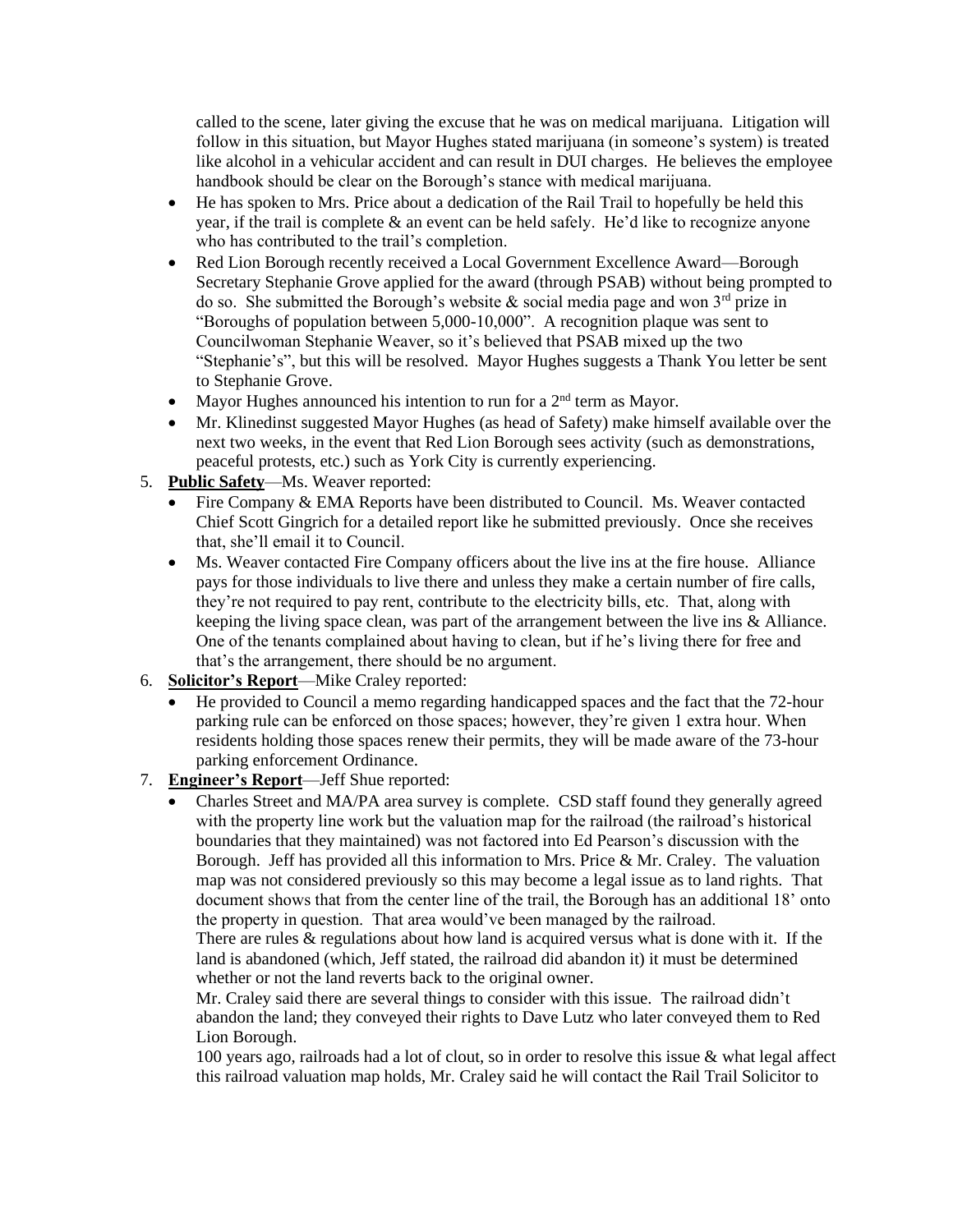gather information and report back to Council who can decide how to move forward with Mr. Pearson.

Mr. Craley said a similar issue came up years ago with the land behind the laundromat (off East Broadway) and whether or not the railroad owned land in fee simple (actually owned the land itself) or did they just have a right-of-way. Jeff Shue, working as the Rail Trail Authority's Engineer, has dealt with a lot of properties that were historically railroads. The railroad, in an effort to acquire property to build the railroad, would negotiate with the property owners in whatever fashion the property owner would negotiate. In some cases, it was fee simple; others were right-of-way, so it varies from property to property. If it was a ROW, over the years, it would sometimes get misinterpreted by an attorney who would think it was owned by the railroad when in fact, it was a ROW, and they would write the deeds to the edge of the ROW rather than maintaining the property the way it was meant to be. So, deeds would become more & more incorrect and would have to be traced back. The valuation map that Jeff Shue gave to Mike Craley dates back to 1918. Mr. Craley will research  $\&$ report more on this next month.

- Roadway management work—delayed one month until Council knows more about a potential loan for additional public works improvements. He will assume the bidding documents will be brought before Council for approval & authorization to bid next month. If Council members want to look at the streets included in this project (Summit, Martin & Railroad), they can do so. Any questions can be directed to Mrs. Price.
- Lancaster Street opening/extension—a conference call meeting with DEP is scheduled for Thursday, January  $14<sup>th</sup>$  @ 1:30p.m.
- Rutter's (5 Winterstown Rd.) has submitted their Land Development Plan to the Borough & it's under review.
- Jeff will be meeting with the developer of the Franklin Street apartments. They made a request for a waiver of a Land Development Plan which Jeff doesn't agree with. He said we could minimize the requirements to eliminate administrative matters that aren't useful, but he stated there are issues related to a LDP that need to be resolved. Mr. Craley agrees & supports Jeff's suggestion on not waiving an LDP.
- 8. **Parks & Recreation**—Meredith Yakelis reported the following:
	- March  $27<sup>th</sup>$ —Easter breakfast & egg hunt will be scheduled. If we find that this cannot be held due to pandemic restrictions, it will be reported later. Patton's Veterinary Hospital offered to help with any recreation event; Meredith will contact them. Volunteers are always welcome, especially with this event!
	- June  $5<sup>th</sup>$ -Suds'n'Song is being planned & Meredith is contacting breweries and many are interested. If this cannot be held, it will be reported later.
	- She has started mailing letters for billboard sponsors for Nitchkey Field.
	- She has been working on policies & waivers for Recreation. She's looking at areas that need improvement & also things that should be in place to protect ourselves better.
	- Cheer program started last week; there are 4 different groups that are practicing social distancing, wearing masks & following other precautions.
	- Online softball registration has started. Every Wednesday, Byron Trout holds a practice-type event where batting cages are open for kids who have already played or who are interested in playing, learning about softball, etc. They can register there as well. Meredith contacted Sheetz to inquire about donations & Sheetz agreed to donate \$500 which will go toward uniforms.
	- Field hockey clinics are being planned for Spring.
	- Marcellus Shale Grant money that was planned to buy equipment for the park-some of the equipment is no longer available, so Meredith is checking on different items from other vendors.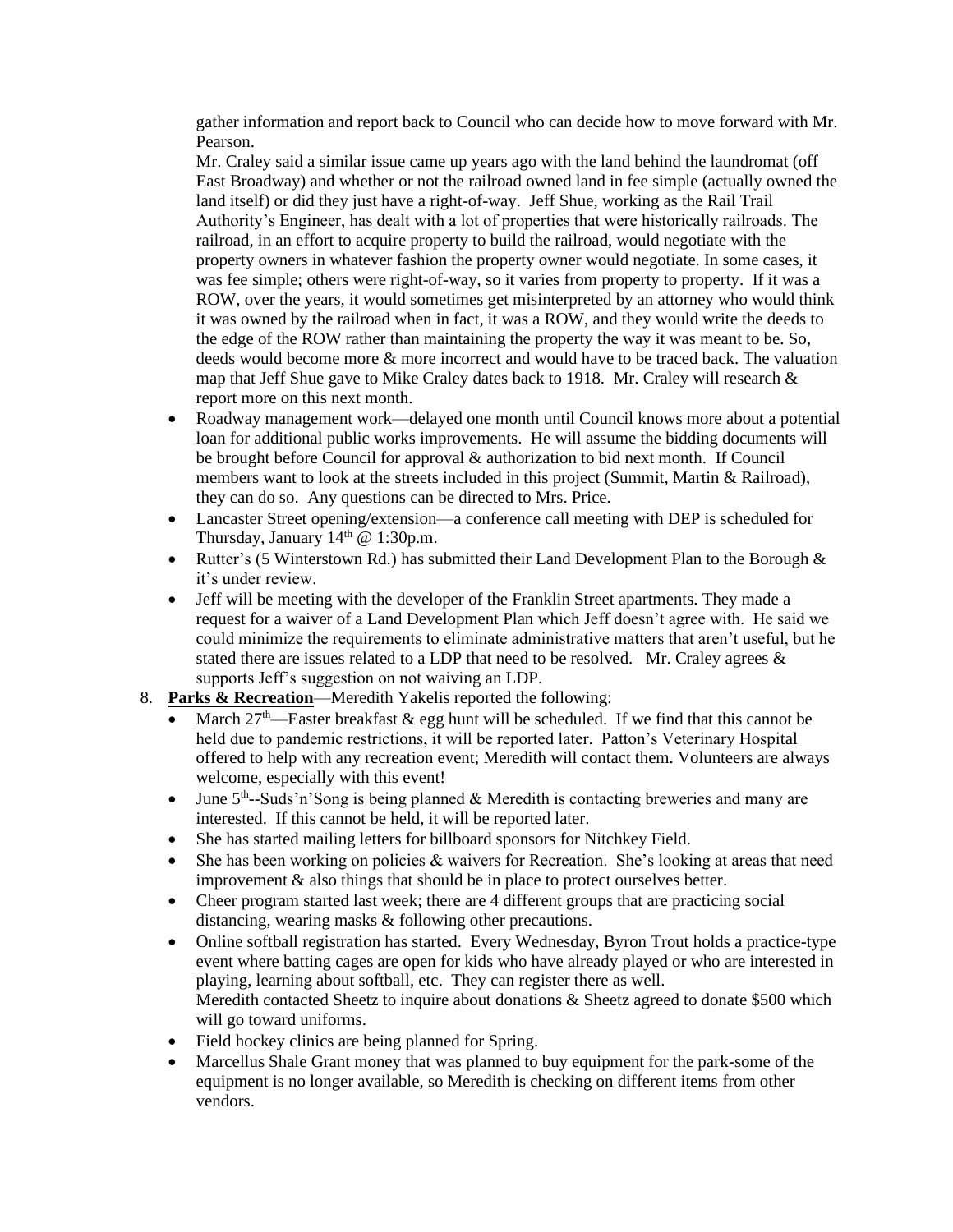- Rail Trail—in an effort to draw people to the trail, Meredith would like to plan a treasure hunt activity where visitors would look for strategically placed signs along the trail to find code words that make up sentences about Red Lion, the town, etc. Once the provided form is all complete, they can bring it to Meredith for a small prize. Currently, there is no signage at the heads of the trail. These will be added shortly to give visitors direction.
- Summer Day Camp—Meredith plans to hold camp this year but with an attendance cap of 20-25 kids/day. Other locations may be available so more kids can attend. More on this later.
- Mayor Hughes asked if a log is kept on all community building/pavilion rentals? Meredith keeps the contracts for two years, along with a calendar of contact information for those renters.

He also suggested possibly adding art or sculptures along the Rail Trail to draw visitors. Mrs. Price said the Borough has been approached about memorial trees & benches to be added also. All of these will be taken into consideration.

- At the next Recreation meeting, a list of events will be created to present to Council where the Borough would like to waive alcohol restrictions.
- Mr. Klinedinst mentioned the Quonset hut behind Shades (E. Broadway) is owned by the school but may be up for sale. Dan Shaw said the school plans to put up another building, but it could be a few years till they do so. Meredith said she's interested in looking at the hut and whether or not it could be useful to Recreation. Dan will contact the school to get details.
- **Resolution 2021-1**—to increase the funding reimbursed to the Borough for the MA/PA Greenway. The amount to be reimbursed by PennDOT has increased by \$300,000, so the amount is now \$1,107,618. This does not impose any additional financial liability on the Borough. Mrs. Barley made a motion to adopt Resolution 2021-1; Ms. Weaver seconded. All were in favor; motion carried.
- **Resolution 2021-3—**amending park rules to prohibit motorized vehicles on the trails. This is tabled right now for Council & Recreation to review before next month. Mr. Craley urged Council to look at the problems created by these vehicles & we can discuss prior to adopting this Resolution. He used the term "Red Lion Recreational Trail" because that's how it reads in the Ordinance. If we need to amend the Ordinance to expand or include certain language, we want to do it all at one time.

Mr. Musso stated as long as private or public property is not being ruined, he doesn't think anyone should tell children not to go outside & play.

- 9. **Municipal Services**—Chris Minnich reported:
	- January 13<sup>th</sup>—water shut offs for unpaid bills. December shut offs didn't take place because it was not printed on the bills as notification to customers.
	- Red Lion Municipal Authority received two letters of interest to fill Jeff Herrman's expired term for another 5 years. Kelly Henshaw has submitted a letter of interest and Jeff Herrman submitted his letter to serve another term. Mr. Minnich said he has enjoyed working with Jeff Herrman the past year on the RLMA Board & he previously enjoyed working with Kelly Henshaw serving on Borough Council.

Mr. Minnich made a motion nominating Kelly Henshaw to a 5-year term on Red Lion Municipal Authority; Mr. Klinedinst seconded. Motion carried (6-1) with Ms. Weaver opposing.

Mr. Musso thanked Jeff Herrman for his years of service on the Municipal Authority.

- 10. **Public Works**—Mr. Klinedinst didn't have anything additional to report.
- 11. **Planning, Zoning & Redevelopment**—Mrs. Slenker & Dan Shaw reported:
	- No Planning Commission meeting will be held in January.
	- No Zoning Hearing will be held in January or February.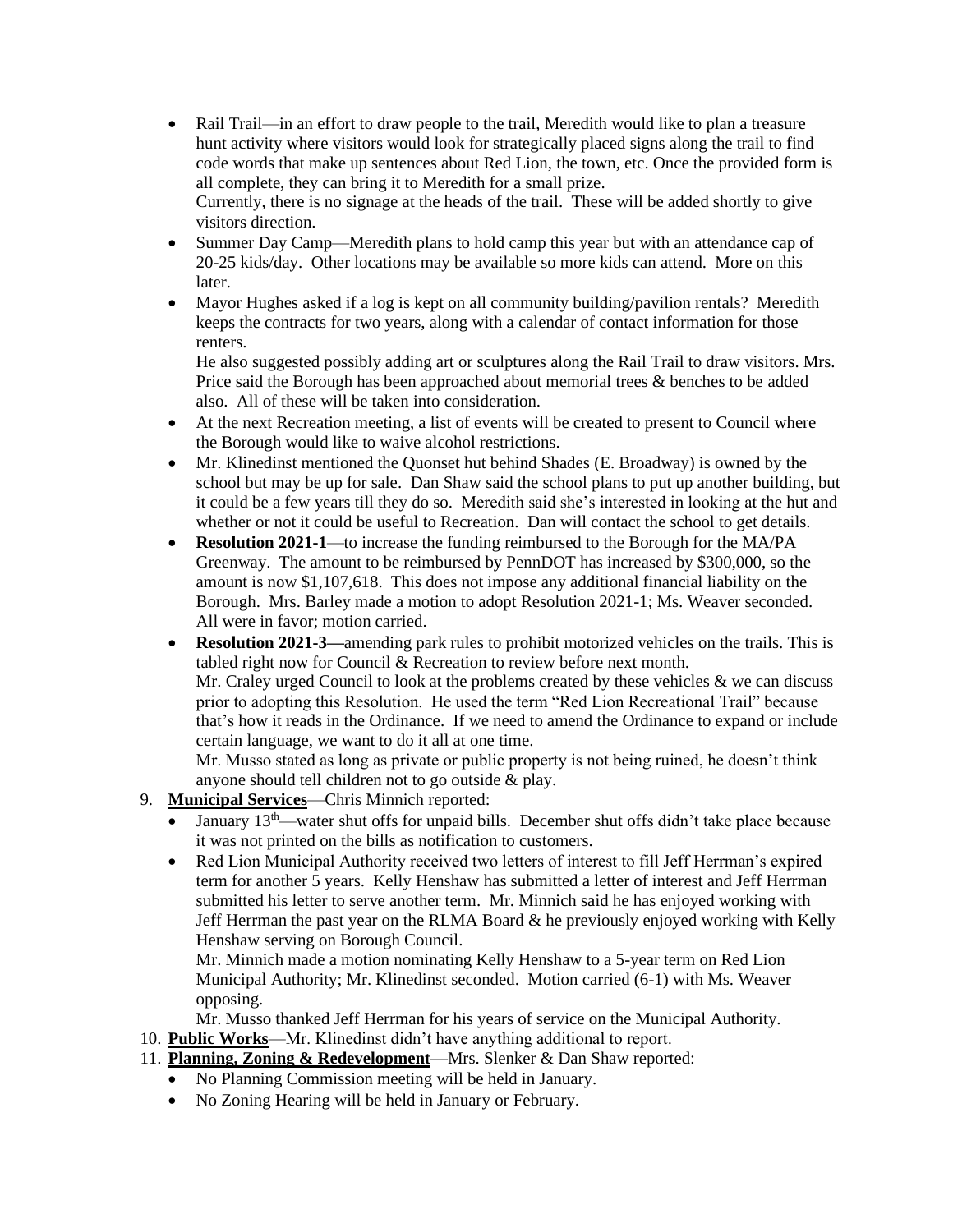- Dan received the LDP for Rutter's (5 Winterstown Rd.) and it's currently being reviewed. Planning Commission meeting may meet in February to discuss.
- Waiver request by Ilyes Holdings (Franklin St. apartments) will be discussed at Friday's meeting, January 15<sup>th</sup>.
- Rutter's (301 N. Main St.) revised their previous plans for a  $2<sup>nd</sup>$  vestibule. The only exterior things they're proposing now is a roof over the utility/electrical area in the rear of the building and updated signage, but no signage details, sizes, etc. were submitted.
- Dan is still waiting on the original copy of the library's subdivision plan. Mr. Craley will look into this.
- **Resolution 2021-2—appointing Robert Frutiger to a 3-year term on the Zoning Hearing** Board. Mrs. Barley made a motion to adopt this Resolution; Mr. Minnich seconded. All were in favor; motion carried.
- Appointing Wade Elfner to a 4-year term on the Planning Commission. Mrs. Barley made a motion to reappoint Mr. Elfner to Planning Commission for a 4-year term; Mr. Klinedinst seconded. All were in favor; motion carried.
- January's Redevelopment & Economic Development Meeting may be held via Zoom. This is to be determined because of rebuilding the team/committee and being in a transition period. Letters will be mailed to those with knowledge of the community & to new and local businesses in hopes of helping build this committee with an emphasis on revitalizing businesses in town.
- A local Eagle Scout is interested in building an oversized chair as his project and placing it at The Leo Center, once complete. It will be  $8'(H) \times 8'(L) \times 6'(W)$  and the hope is it will be a point of interest & an area for visitors to take pictures once the center is open.
- Holiday decorating contest winners were as follows:
	- $\circ$  Traditional—1<sup>st</sup> place—203 N. Main, 2<sup>nd</sup> place—309 S. Franklin, 3<sup>rd</sup> place—43 E. Broadway
	- $\circ$  Griswold—1<sup>st</sup> place—15 E. Lancaster, 2<sup>nd</sup> place—211 S. Pine, 3<sup>rd</sup> place—559 Wise Ave.
	- $\circ$  Festive Business display—1<sup>st</sup> place—Integrity Insurance (117 E. Broadway), 2<sup>nd</sup> place—Candi Duda (43 N. Main), 3rd place—Top Coat'n Tails (77 N. Main) o Best in Show—402 Hillside Drive
- 12. **Administration**—Mrs. Frutiger & Mrs. Price reported:
	- The Borough's been approved for a loan for \$2.5million through PIB, if Council wishes to move forward with it. Most Council members are not comfortable with that amount of debt, so this is tabled for now.
	- Scott Kopp appointment—Mrs. Frutiger made a motion to appoint Scott Kopp to the Vacancy Board for 2021; Mr. Minnich seconded. All were in favor; motion carried.
	- A LERTA application (Local Economic Revitalization Tax Act) was received for 252 N. Franklin Street (Ilyes' Holdings). This is available for commercial, industrial & delinquent properties to make improvements. Once the improvements are made to the property & the property owner gets approved by Red Lion Borough, the County and School District, they can receive a tax break on a sliding scale for 10 years. This is an incentive to do the improvements. Council agrees on Mr. Ilyes moving forward with his application for LERTA.
	- Of note, there are vacancies on several Borough committees (Zoning Hearing Board alternate, Planning Commission, Recreation, possibly more)
- 13. **Communication**—nothing further to report
- 14. **Approval of bills—**Mrs. Frutiger made a motion to approve the bills; Mrs. Barley seconded. All were in favor; motion carried.
- 15. **Council recessed to Executive Session** @ 8:22p.m. to discuss ongoing litigation with Arthurlee, LLC. Council reconvened @ 8:50p.m Mrs. Barley made a motion to move \$13,500 from the